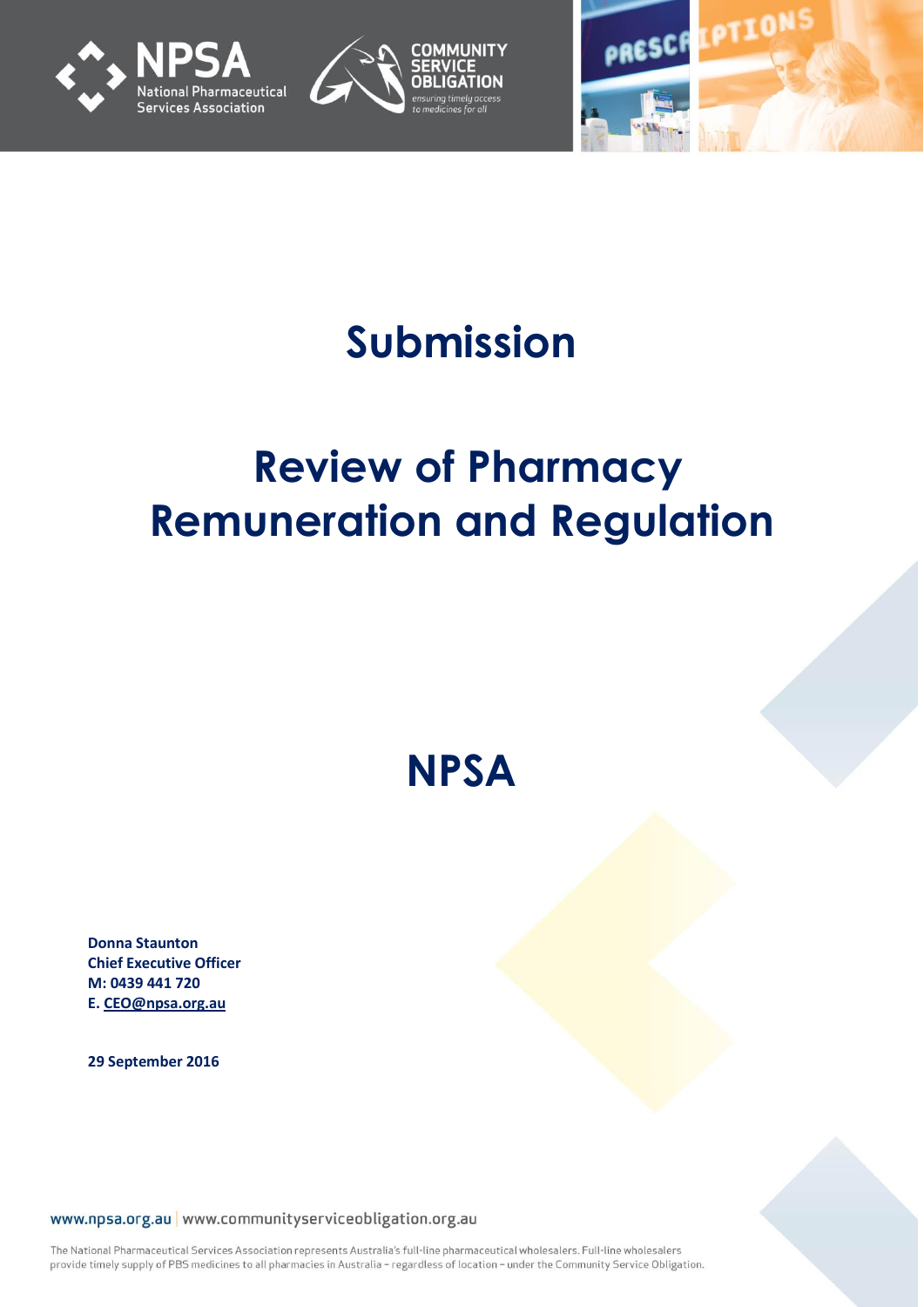





# **SUBMISSION TO THE REVIEW OF PHARMACY REMUNERATION AND REGULATION**

## **INTRODUCTION**

NPSA is pleased to make this formal submission to the Review.

In this submission we present arguments supported by detailed economic modelling as to why medicines wholesaling in Australia has worked so well up to this point in time, what is at risk if the status quo is maintained, and how wholesaling under the Pharmaceutical Benefits Scheme (PBS) can be improved.

In general, the NPSA continues to support:

- The policy framework centred on the National Medicines Policy (NMP);
- The network of over 5,500 community pharmacies, which provide dispensing, other medicinesrelated services and general health care support to Australians regardless of where they live; and
- A compact between Government, industry and consumers through the Australian Community Pharmacy Agreement (CPA) or comparable arrangements that provides stability and predictability to Government and Industry.

As we have noted previously, it is important to recognise that the medicines supply system that has evolved in Australia is one that is heavily interdependent. Changes once made can have unintended consequences that are difficult to reverse.

#### **Contents of this submission**

The NPSA submission package has three parts:

- 1. Part One This document which includes an Executive Summary, Appendix and Answers to a number of questions raised by the Review Panel in its Discussion Paper (not otherwise covered by the L.E.K. Report);
- 2. Part Two The principal submission prepared in consultation with NPSA by respected management consultants, L.E.K. Consulting;
- 3. Part Three A report prepared by Medici Capital that provides an expert position on the value of the working capital arrangements of the wholesalers to pharmacies.

We would be willing to expand further on our responses or to address additional specific questions, if it would assist the Review Panel in its deliberations.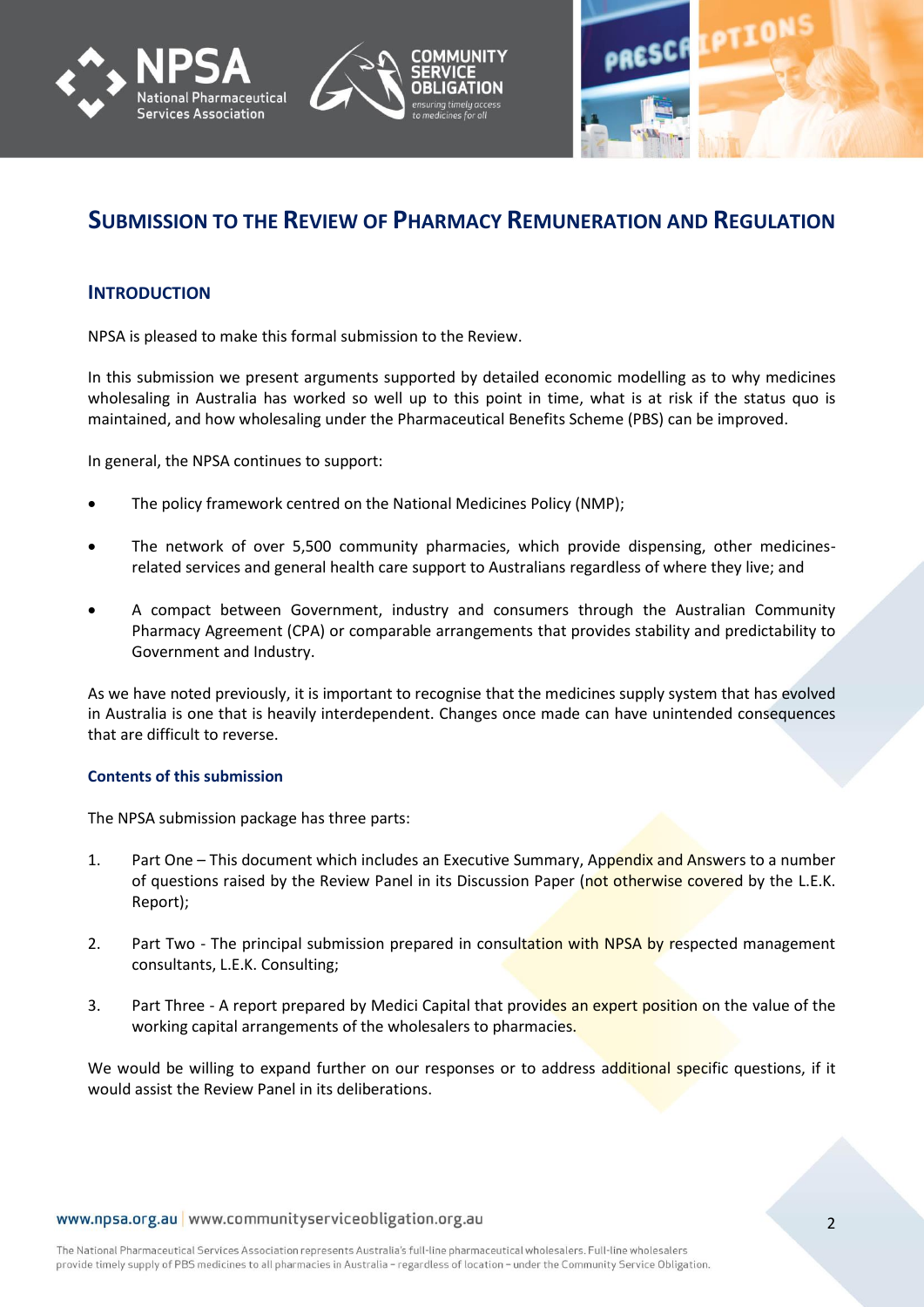





## **EXECUTIVE SUMMARY**

#### **Full line wholesalers play a vital role in the delivery of the National Medicines Policy (NMP)**

The NMP framework was established by the Australian Government to capture the principles of a system that had evolved over a period of 60 years. This system ensures equitable access to cost effective and quality medicines for all Australians; is the envy of many countries and indeed, has elements that are now copied in a number of countries.

Wholesalers play a vital role in the delivery of the NMP, supplying approximately 6,200 PBS items (stock keeping units) to over 5,500 community pharmacies and through them to millions of consumers throughout Australia, generally within 24 hours. This vital service enables the dispensing of 295 million scripts annually by Australian community pharmacists. This model consolidates and brings efficiencies to what would otherwise be an extremely inefficient and fragmented supply chain between over one hundred manufacturers and thousands of pharmacists. The effectiveness of the NMP depends on a clear and stable set of regulations and remuneration certainty throughout the PBS supply chain.

The Commonwealth Government as a monopsony buyer effectively sets the prices for PBS-listed medicines and the terms on which they are dispensed and sold. This means from the outset this sector is a highly regulated and distorted market.

While there is room for improvement in current funding arrangements, adopting a purely free market approach would result in poorer service levels and higher costs for consumers in rural and remote areas and availability of many medicines, even in metropolitan areas, would become challenging.

Currently over 10 wholesalers and distributors compete for community pharmacy business, utilising a range of different business models.

There are three main types of distribution models that operate today:

- 1. Four full-line wholesalers (three national and one state-based supplying Victoria and South Australia) compete to deliver the full range of PBS products to all community pharmacies in Australia generally within 24 hours;
- 2. Several short-line wholesalers provide a limited range of PBS products and services predominantly in metropolitan areas; and
- 3. Some pharmaceutical manufacturers deliver all or part of their products direct to pharmacy utilising third party logistics (3PL) providers.

Wholesale and distributor remuneration for PBS products is provided through two key funding mechanisms: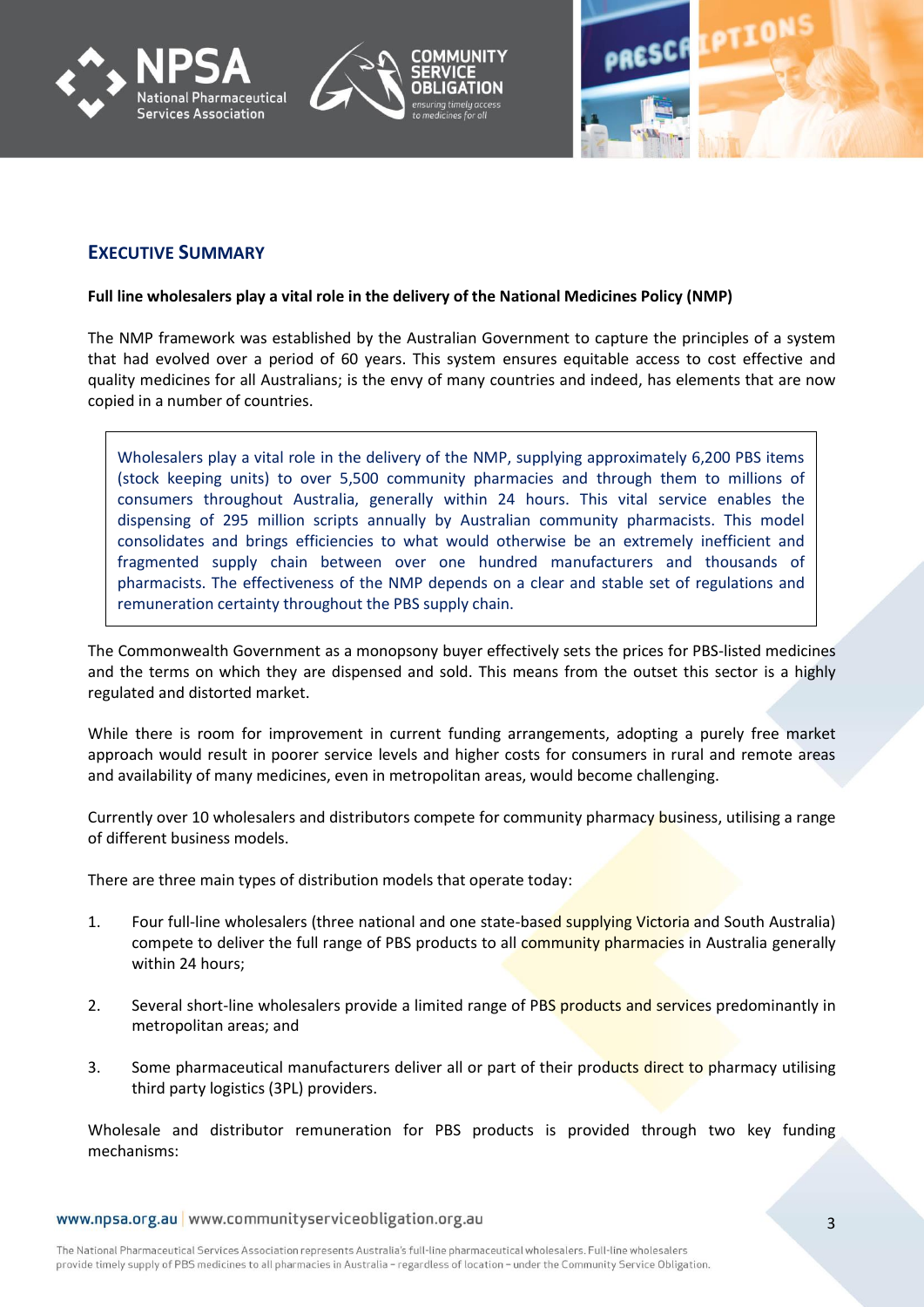





- A regulated mark-up percentage of 7.52 per cent applied to the PBS price; and
- A share of a Community Service Obligation (CSO) Funding Pool that incorporates a wholesaler's share of the volume of medicines dispensed.

The CSO Pool was introduced in 2006 in response to the increasing presence of short-line wholesalers, which were progressively putting at risk the economics of full-line wholesaling activities (and therefore timely and efficient access). This was the same policy that had been introduced and then withdrawn by the Federal Government in 2001. It was designed to compensate wholesalers for CSO activities i.e. the delivery of many uneconomic PBS products to any pharmacy in Australia generally within 24 hours, including low volume and difficult to handle products (i.e. cold chain, cytotoxic or drugs of dependence).

The CSO Funding Pool is open to all companies that meet the community service standards and compliance requirements. Prior to the introduction of the Pool, many of the now CSO-linked activities had become unprofitable for wholesalers. This was in part, due to short-line wholesalers "cherry picking" the more profitable, high volume product lines and metropolitan delivery areas.

The CSO Funding Pool has become an even more essential remuneration component over time; particularly as successive PBS remuneration structures and savings measures have been implemented.

We note that the comment has been made several times that the CSO is 'lazy' policy. We would respectfully disagree. Perhaps it is blunt policy in the sense that it is difficult to target regions or products. There is however, no doubt that it makes wholesalers extremely responsive to pharmacists in their service levels, in pharmacists' requirements and in a continuous focus on operational efficiencies.

In this respect it provides important benefits for consumers, pharmacists and Government through efficient achievement of NMP goals. Conversely, to simply let the CSO decline in value until one wholesaling operation fails we would suggest would be irresponsible on Government's part. Further, if the CSO did in fact contain rent in the form of an excessive level of remuneration, one would expect to see new entrants into the system. The fact that this has not happened would suggest that this is not the case. In fact, one distributor (a long-time critic of the system) entered the market as a full-line wholesaler, obtained a share of the CSO Funding Pool, and then subsequently withdrew, unable to meet the CSO requirements.

## **The changing regulatory environment has jeopardised the long-term sustainability of full-line pharmaceutical wholesaling.**

Market evolution since 2005 has included a range of regulatory reforms. A suite of PBS reforms over the last decade, in particular, the introduction of price disclosure, have reduced the cost of medicines and provided significant savings to government and to end consumers. It is estimated that the savings will be in the order of a staggering \$25b over ten years from 2010. However, these reforms have also hurt the viability of full-line wholesalers in two ways: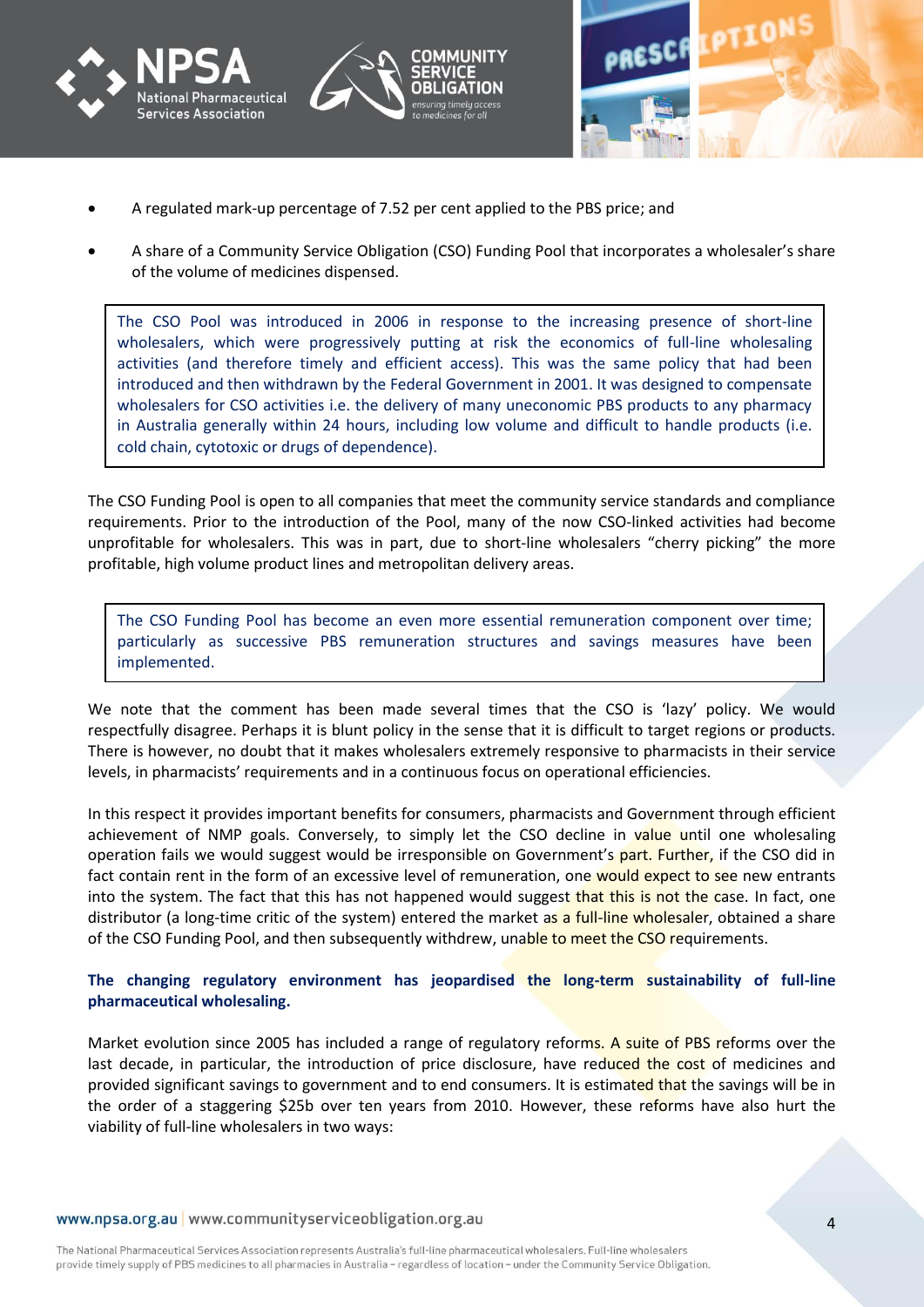





- Falling unit prices of PBS medicines have also reduced the per-unit margin available to wholesalers, who are remunerated based on a fixed percentage mark-up on the PBS price. Since 2011, the proportion of PBS products dispensed with an ex-manufacturing price under \$15 has increased from 55% to 77%. By 2020, it is forecast that over 84% of PBS medicines dispensed will be priced under \$15 due to price disclosure impacts; and
- At the same time, the wholesaling business has become more complex. Since 2011 the number of individual product items (i.e. Stock Keeping Units or "SKUs") listed on the PBS and distributed by fullline wholesalers has increased by over 40%. This is largely the result of an increase in the number of competitors for off-patent medicines which has in turn, delivered savings to government through price disclosure.

 Overtime, PBS related full line wholesale tasks have become loss making activities once discounts to pharmacy have been included. Currently, the full line wholesalers can only generate an acceptable return on invested capital through cross-subsidisation of PBS lines by other non-PBS sales, for example, Over-the-Counter (OTC) products.

While the reforms allow increased choice that benefit consumers, they also impose greater complexity and increased costs on wholesalers required to invest additional working capital in holding inventory of a greater variety of medicines. This has occurred at a time when the average dollar amount earned per product by wholesalers is falling.

Wholesalers have responded to these changes by aggressively pursuing a range of efficiency and productivity gains in their businesses. As indicated in the L.E.K Report, over the period FY13 to FY16 unit costs have been reduced by approximately 16% on average across the three national full-line wholesalers through investments in automation and business restructuring. This has required significant investment.

In the past, wholesalers offered discounts and rebates to pharmacies to win market share and to benefit from scale economies. The ability to offer these discounts has fallen significantly and discounting will become unviable as the mark-up continues to decline.

The current Review is a very timely consideration of the regulations and remuneration that enable achievement of NMP outcomes. Indeed, it is the first wide review of policy and regulation in this space since the Wilkinson Review of 15 years ago.

Under the current funding arrangements, the existing PBS wholesaling model is unsustainable and without some incremental modification of the funding model, achieving NMP outcomes will increasingly be dependent on factors that are external to regulated wholesaler funding such as:

- Cross-subsidising distribution of PBS items via mark-up on non-PBS items; and
- Wholesalers charging service fees to pharmacies for the delivery of 'high volume' products in 24 hours and/or reducing terms of trade.

Responses that increase fees and costs to pharmacies will impose cost on all pharmacies, but have a greater impact on the smaller independent pharmacists, many of which operate in rural and remote areas. This has the effect of increasing risk in the pharmacy industry by a flow on impact to the recoverability of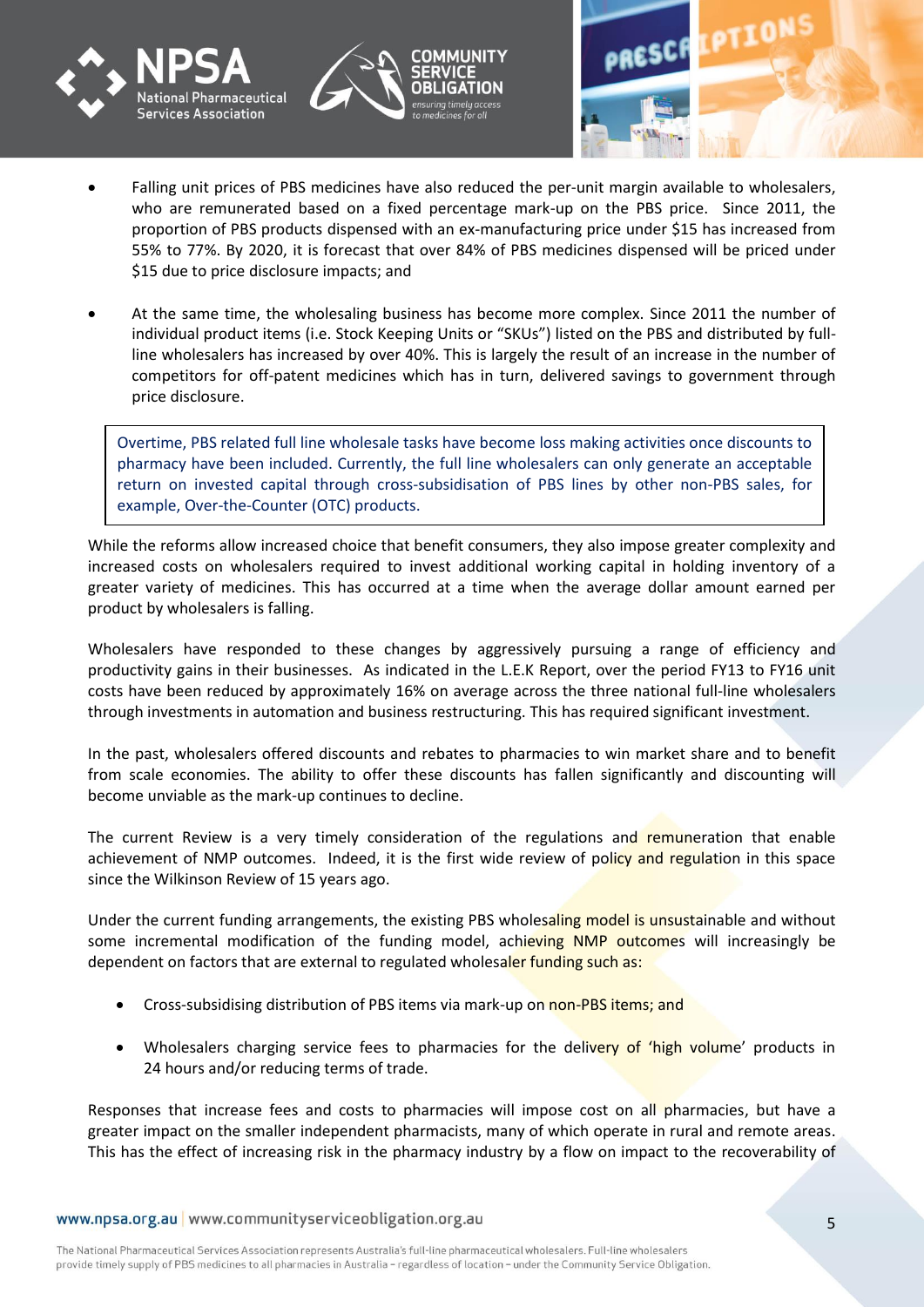



pharmacist debt. This will jeopardise the financial viability of pharmacies and in turn, the consumers who rely on these pharmacies.

Full-line wholesalers provide significant working capital (trade debtors) to pharmacies, estimated at c\$1.69bn or almost \$310,000 per community pharmacy as at 30 June 2016 (see the report by Medici Capital). If this level of funding were not provided to community pharmacy, then pharmacy owners would need to seek additional funding from other lending institutions or sources of capital. Given the current state of capital markets, including bank funding, and the current lending ratios of banks to pharmacy, it is unlikely that this level of additional funding would be readily available. Given the interdependency between the two sources of funding (bank and wholesaler) a withdrawal of wholesaler funding will have a significant impact on the pharmacy lending appetite of banks. It is also important to note that we are currently operating in an abnormally low interest rate environment and any increase in interest rates will place further stress on the market. Thus, there is a strong possibility of market failure if the funding from NPSA members were to be withdrawn.

#### **A sustainable funding model**

A sustainable funding model must consider both the funding quantum, and the funding mechanisms.

Our conclusion is that the current wholesale funding model (mark-up plus the CSO funding pool) works well, but needs to be updated and adjusted to both reflect current realities and anticipate future evolution in the Australian community pharmacy and medicines markets.

#### **Funding quantum**

Sustainable long-term investment in the sector depends on a funding model that provides confidence to participants that running an efficient business will allow them to invest with confidence and also earn a sufficient return on capital. This is particularly important for wholesalers, because assets such as warehouses and logistics systems, and IT for inventory management and warehouse management systems are 10-20+ year lifecycle investments that require a substantial commitment, constant forward planning and renewal.

Achieving returns at or above the cost of capital is important to ensure ongoing investment in the sector, including investment in innovation to bring about efficiency gains. The economic analysis conducted by L.E.K suggests that remuneration for wholesalers contained within the Government's forecasts for the  $6<sup>th</sup>$  CPA (6CPA) is sufficient to deliver the minimum return on capital expectations (WACC of 11%) for wholesalers, assuming the money budgeted is actually spent. Here lies the nub of the problem. It is noted that exactly the same issue applied to community pharmacy and was addressed in the  $6<sup>th</sup>$  CPA last year.

**A resolution of the wholesaler problem does not require new funding by Government.** 

Our analysis is that the level of funding required over the next five years for the wholesale and distribution sector to meet a return on capital in the range of 11% - 15% is in the order of \$3.0 – \$3.1 billion, of which the lower end of the range is in line with the funding levels budgeted under 6CPA.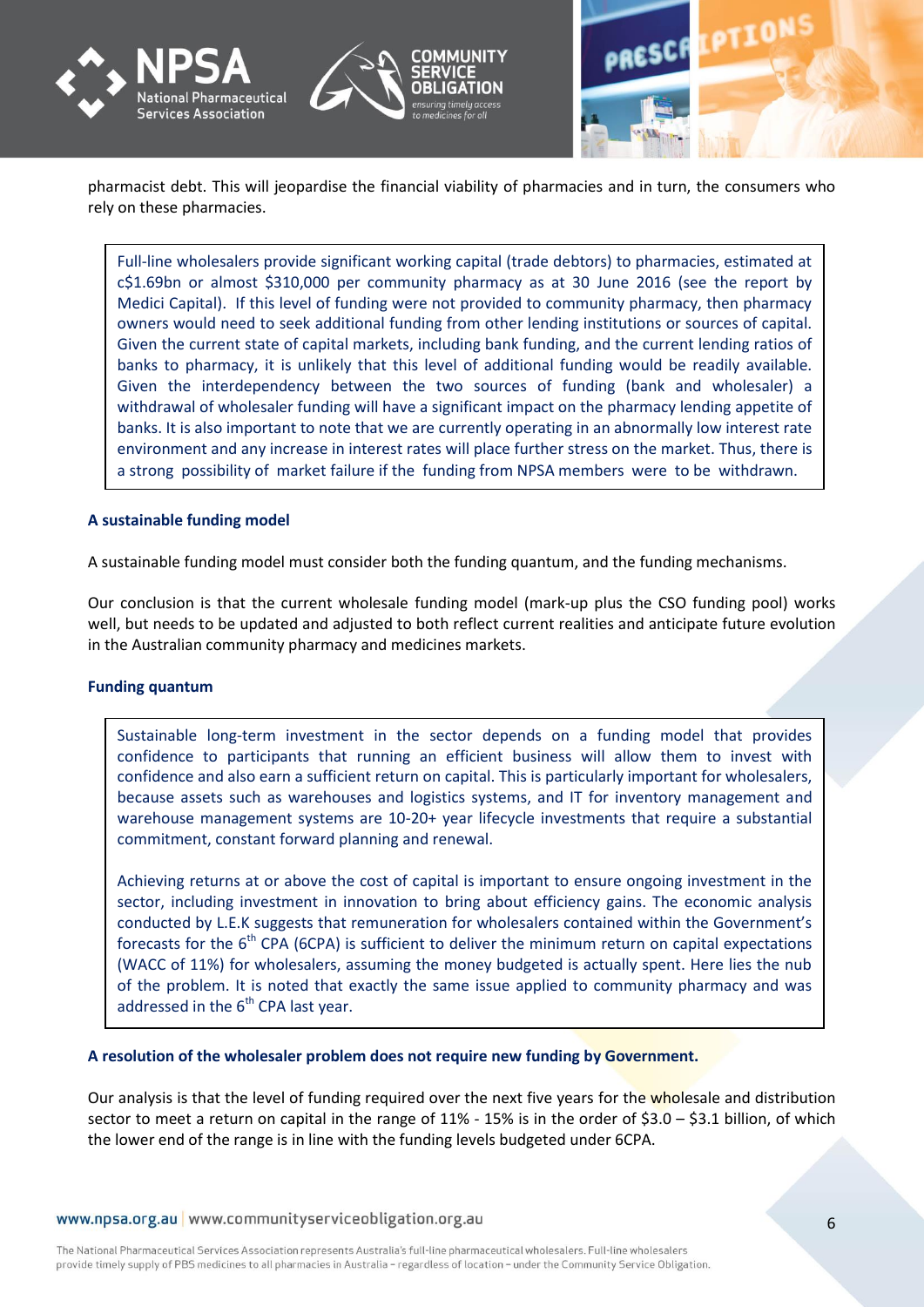





Funding to the wholesalers has taken into account two sources of PBS revenue:

- government funding under the 6CPA which is currently budgeted at \$2.775bn; and
- consumer contributions for below co-payment drugs dispensed which is estimated to total \$0.2bn over the term of the 6CPA.

 The L.E.K. economic analysis demonstrates that there is adequate funding for wholesalers contained in the budgeted expenditure within the 6CPA, however the NPSA's forecasts of projected PBS expenditure and wholesaler remuneration fall below the government's budgeted numbers, resulting in a forecast funding gap of \$0.4bn to \$0.5bn. It is our experience that government has consistently and significantly underestimated expenditure in this area for more than a decade. Without a change in the funding mechanism, this will result in a substantial shortfall to wholesalers, jeopardising their long-term sustainability.

#### **Funding mechanism – wholesaler mark-up**

Prices are tightly regulated by policy and legislation throughout the pharmaceutical value chain.

This is important to ensure consumers receive the benefit of PBS prices negotiated by government with pharmaceutical manufacturers. It also reflects taxpayers' large financial underpinning of the cost of manufacturing, distributing and dispensing PBS medicines.

Currently, the per-item wholesaler price to pharmacists is regulated via a maximum mark-up on the manufacturer price.

The wholesaler mark-up is the primary revenue source from distribution of PBS products. Under successive CPAs it has been structured as a fixed percentage of the PBS ex-manufacturer's price, and that remains the case under 6CPA.

The recent and expected future trend in PBS prices has been a bifurcation towards both very low and very high prices. Over 75 per cent of PBS products dispensed are now priced ex-manufacturer below \$15 and therefore well within the current general patient co-payment for PBS items. At the other end of the scale, an increasing number of products dispensed have PBS prices in the thousands of dollars, such as Hepatitis C medications. These high cost products have capped wholesaler mark-ups at a PBS price of \$930.06, which equates to a \$69.94 mark-up fee to wholesalers. These products have also significantly increased financial risk associated with stock loss.

As prices have moved towards these two extremes, the fixed percentage mark-up structure has resulted in an unsustainable drop in the average margin per unit for full-line wholesalers and this decline in margin will continue which will render the current PBS wholesaling model unsustainable. It is clear mark-ups are failing to keep pace with cost and return-on-investment realities.

A moderate change in the mark-up structure, coupled with a continued CSO Funding Pool, therefore is justifiable to provide greater stability and sustainable levels of remuneration into the future.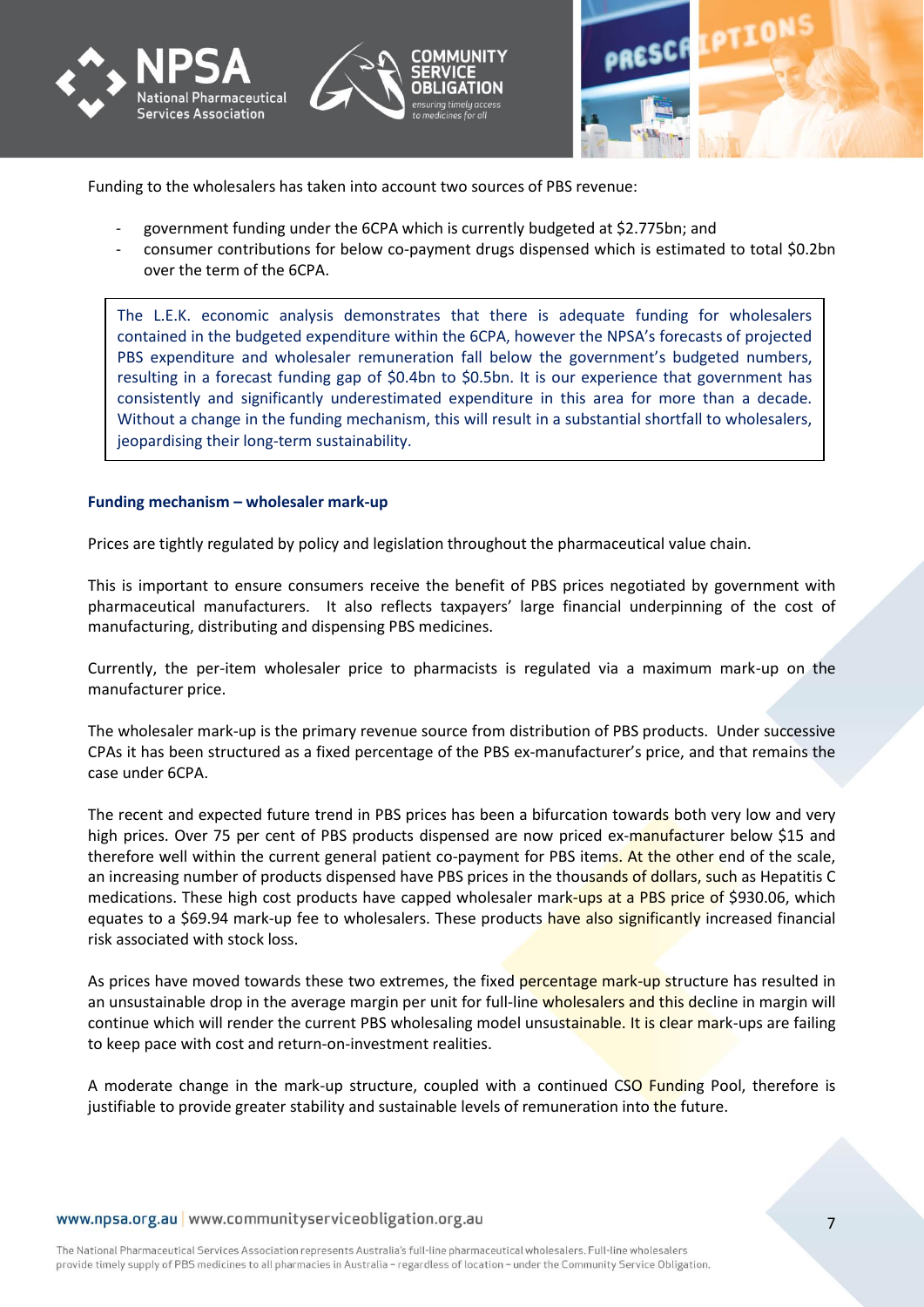





The introduction of a floor price of \$8.00 - \$9.25 as proposed in the L.E.K Report, similar to the AHI structure now in place for pharmacists, would enable more appropriate remuneration for the wholesaling of these medicines. The NPSA forecasts that a mark-up floor price of \$8.00 - \$9.25 (wholesale mark-up of \$0.60 - \$0.70 per unit at 7.52%) is required for a sustainable industry with a minimum return on capital. This would equate to \$3.0 - \$3.1bn (Government and patient contribution combined) paid over the life of the Agreement. The lower end of the proposed margin floor price of \$8.00 would provide wholesaler and distributor funding equivalent to 6CPA Government budgeted levels.

The current mark-up ceiling price of \$930.06 (which provides a \$69.94 per unit mark-up to wholesalers) is no longer appropriate. An alternate structure for funding of high range drugs that recognises the significant stock holding costs and risks though the supply chain is required. NPSA will provide further details on alternative structures in an addendum to this submission that we will table with the Review Panel.

#### **Funding mechanism – CSO Funding Pool**

A fundamental aspect of the NMP is equitable access to medicines for all Australians, regardless of where they live. This "community service obligation" is currently achieved by providing fair and sufficient compensation for wholesalers to make the full range of PBS medicines available to any pharmacy.

The NPSA April 2016 paper makes a policy and economic case for why the CSO Funding Pool works. We attach the relevant section of that paper as an Appendix to this overview document.

You will see that rather than being "lazy policy", the CSO Funding Pool helps offset the effects of market distortion that disadvantage full-line wholesalers as critical agents in delivering the NMP objectives.

The CSO Funding Pool is an appropriate mechanism in the economically irrational market in which full-line wholesalers are expected to operate, created by Government's aggressively applied PBS monopsony, and requirements to achieve the NMP access goals for all Australians.

Full-line wholesalers are the linchpins of the whole PBS system, for if full-line wholesaling breaks down, there is a risk that the whole medical prescribing and pharmaceutical service delivery system breaks down with them. It is critical national infrastructure that needs to be sustained, while still promoting competition and efficiency in the market.

However economically imperfect, the CSO Funding Pool has been effective in addressing an urgent and unsustainable situation that arose due to government policy change and cherry-picking of the small percentage of profitable lines by some distributors a decade ago. It has also underpinned very substantial savings to government over the past decade in the area of pharmaceutical wholesaling. So, far from being a cost, it is in fact a part of a very substantial government fiscal savings.

As such, it has been doing an important job for both the Commonwealth Government and the Australian public. It compensates for a myriad of market failures that distort the market and how pharmaceutical goods and services are priced and paid for. It supports the partnership between Government and pharmaceutical manufacturers, wholesalers and dispensers.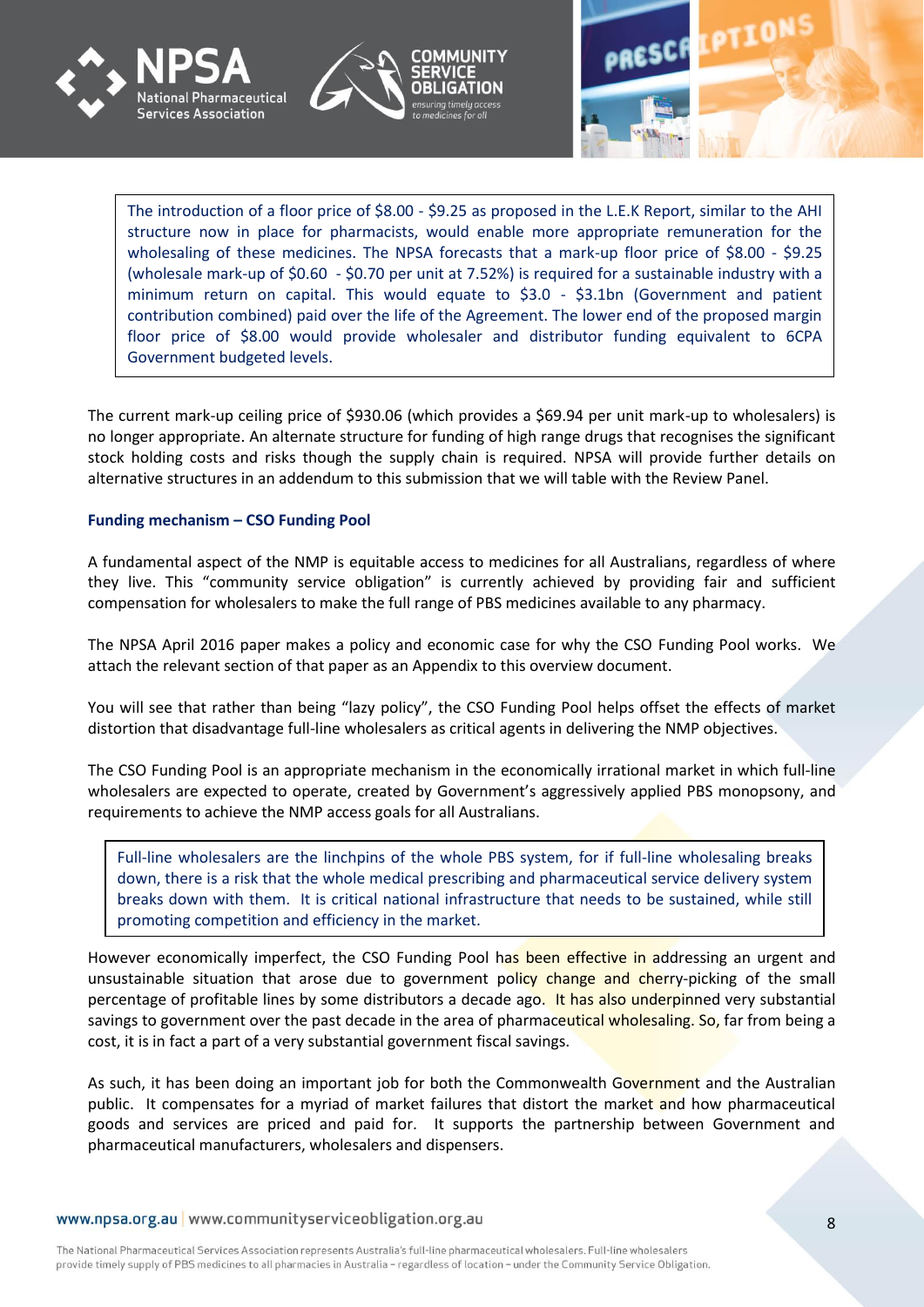





In short, the CSO Funding Pool does the fundamental policy job expected of it, at a reasonable and affordable cost to taxpayers in the context of the PBS and health expenditure as a whole. It has proved critical to delivering Government's objectives under the NMP, while ensuring that there is still internal contestability in the medicines wholesaling sector.

If there was not a CSO (or if it were discontinued in the foreseeable future), and/or if the erosion of wholesale revenue from declining pharmaceutical prices is not addressed, two things may happen:

- A rationalisation of the full-line wholesaling industry an outcome that has been previously rejected on multiple occasions by the Australian Competition and Consumer Commission as being anticompetitive and not in the consumer's interest; and/or
- A major "downwards" redefinition of what reasonably can be expected by retail pharmacists and consumers as full-line service without additional payment, in terms of range of stock maintained and the timeliness and frequency of deliveries to pharmacies.

## **Compared to alternatives, the current CSO Funding Pool mechanism is a critical component that ensures the needs of the NMP are met.**

There are numerous other ways to deliver a community service obligation, including:

- Tendering (national, state, regional, remote markets);
- Fixed fee per item funding;
- Fees paid directly to pharmacists in rural and remote areas; and
- Manufacturers taking responsibility for distribution of medicines.

Each of these models has benefits and downsides. Under several of the alternative models, the direct cost to government of achieving NMP could be reduced (at least in the short term). However, in each model this benefit would be off-set by negative impacts on consumers either in the form of reduced access to medicines; higher costs both to consumers in the short term and Government in the longer term; and a loss of redundancy in the system. This latter point is highly significant. The current pharmaceutical wholesale supply chain is formally designed by Government as part of Australia's critical national infrastructure. No doubt, as some suggest, a monopoly situation might be cheaper. It is also with not the slightest doubt, that had a situation existed in 2011 when API's Bundarra Distribution Centre in Queensland experienced a significant flood event, then the consequences for the public would have been catastrophic.

Under a tendering approach, there is the risk that Government would be faced with higher costs in the longer term as the competitiveness of subsequent tender rounds is eroded due to incumbency advantages such as an installed base of delivery infrastructure. This could see incumbents establish monopoly positions that deter competitors in subsequent tender rounds from investing and tendering. There are significant barriers to entry in this industry. One cannot simply assume a myriad of competitors will appear in a market once they have previously exited.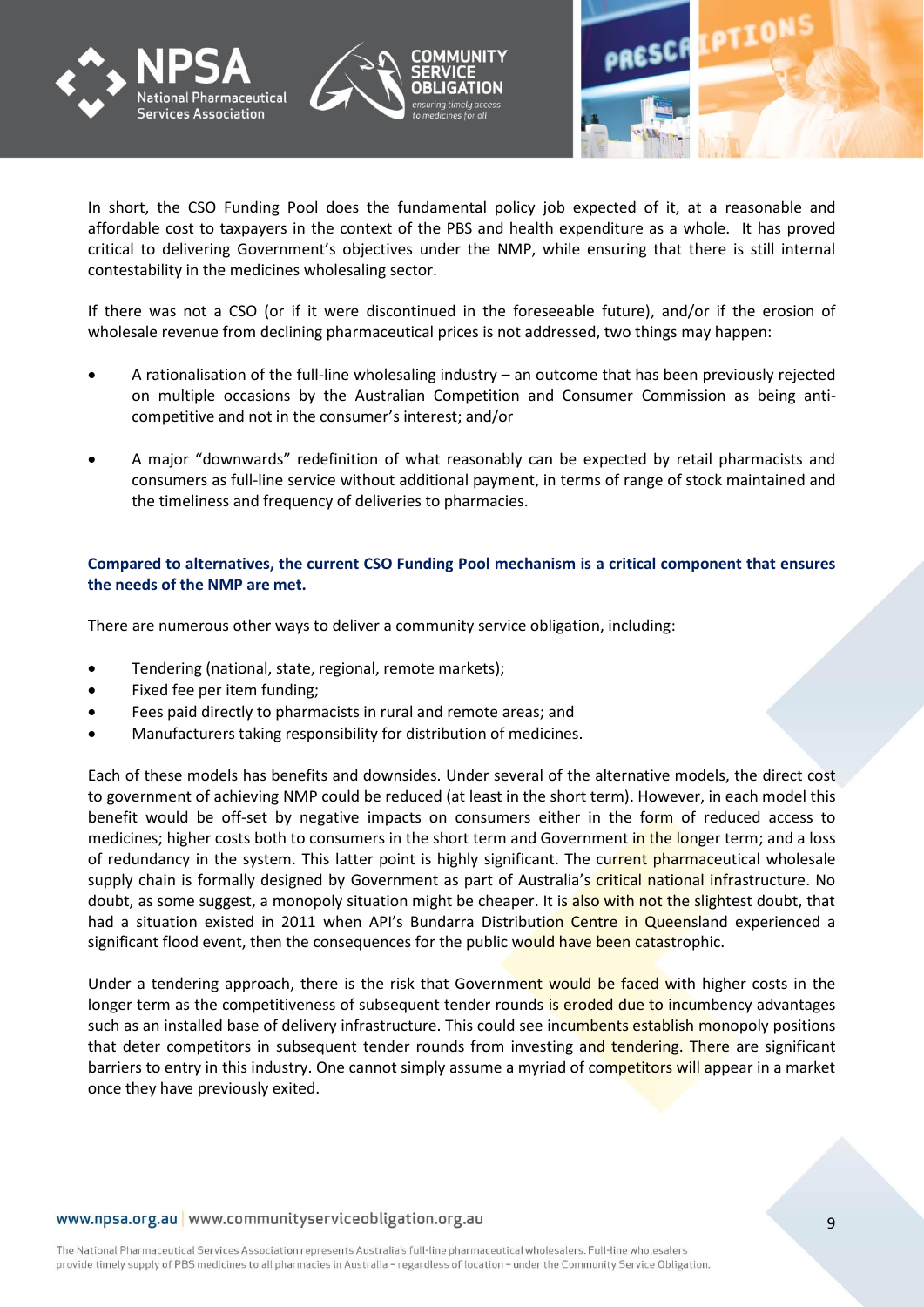





We also understand that the Review Panel is keen to explore the option of manufacturers taking responsibility for distribution of their medicines. This has a myriad of issues associated with it including the concentration of market power with the larger manufacturers, the relative unattractiveness of providing services to smaller manufacturers; a system that will be practically difficult for pharmacists given multiple delivery points.

The achievement of satisfactory NMP outcomes acceptable to the community will also be challenging under those models that require small pharmacy businesses or manufacturers to negotiate directly or bear additional costs.

When compared to these alternatives, the current CSO Funding Pool represents a more efficient and effective approach to meet the needs of the NMP. It provides confidence to wholesalers that funding will be available to offset the higher cost of services relating to low volume medicines, 24-hour delivery and responsive services that benefit all pharmacists and consumers. The "share of pool" funding mechanism also provides a powerful incentive for healthy competition between full line wholesalers on the basis of responsive service to pharmacists and cost efficient operations.

The CSO Funding Pool is not currently adjusted to take into account growth in volumes or cost inflation. The NSPA is proposing the indexation of the CSO Funding Pool be reinstated to ensure funding keeps pace with inflation and growth in volumes.

The NPSA would not oppose an alternative to the CSO Funding Pool that delivered both NMP outcomes and industry viability more efficiently. However, having given serious consideration to the options, our conclusion is that none of the alternatives raised in the Review's Discussion Paper would achieve this on the ground in terms of meeting the NMP goals, cost, efficiency or consumer satisfaction.

## **SUMMARY**

In summary, the NPSA submission provides detailed economic modelling to justify \$2.775bn billion in government wholesale and CSO funding.

Such a model would include:

- 1. Retention of the wholesale margin of 7.52%;
- 2. The introduction of a product mark-up floor price of \$8.00 \$9.25 (wholesale mark-up of \$0.60 - \$0.70 per unit);
- 3. Retention of the CSO Funding Pool at its current level; and
- 4. Indexation of the CSO reinstated.

We believe this could be achieved within the funding envelope of the 6CPA.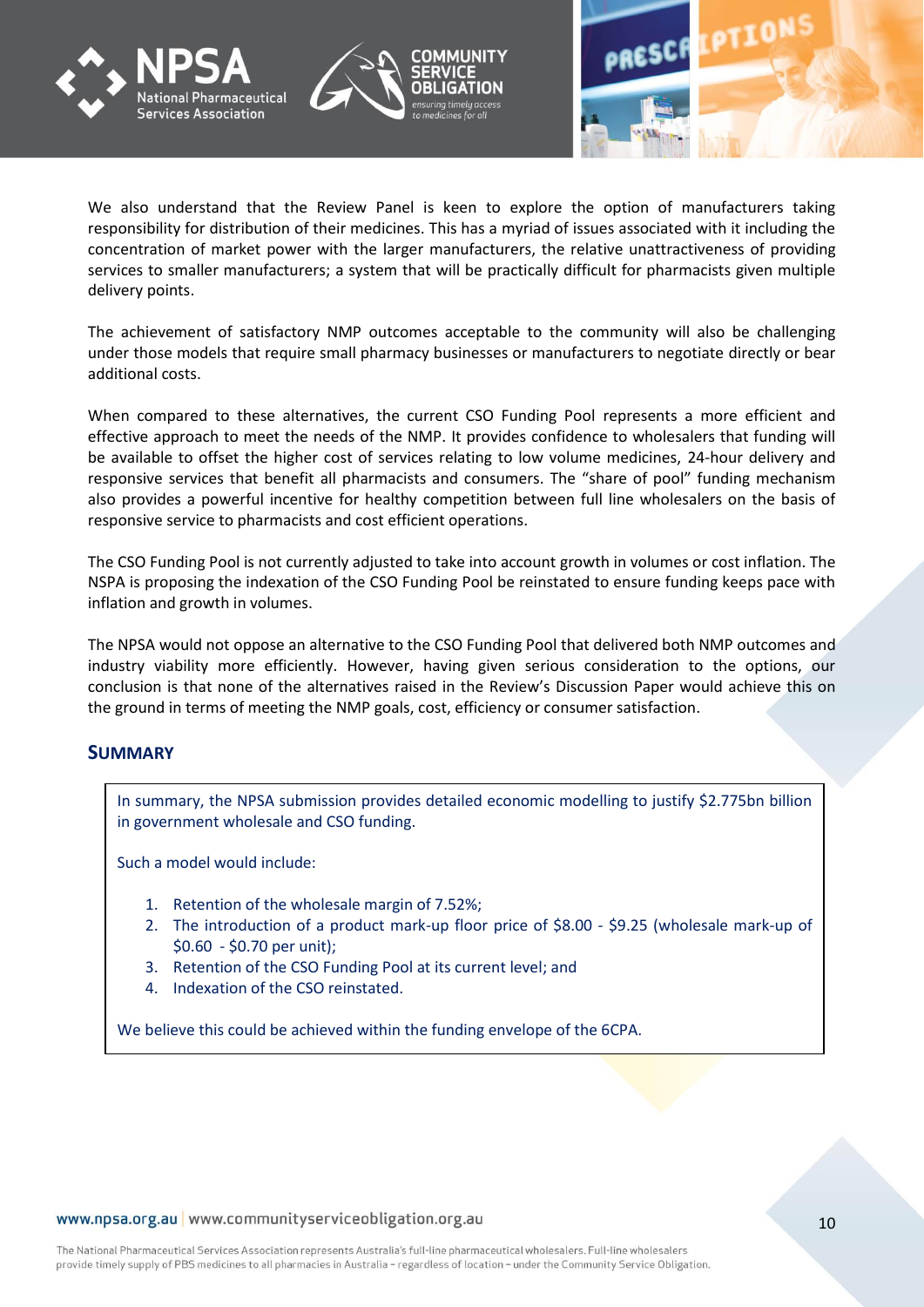





## **CONCLUSION**

NPSA members are highly committed to their businesses, and to being full partners with Government, manufacturers and pharmacists to keep the PBS the world-leading scheme that it is, for the benefit of all Australian consumers.

The NPSA is very keen to work with Government and our other partners to make the PBS, and its supply chain, as efficient, sustainable and affordable as it can be while at all times ensuring that the objectives of the NMP are met.

We would be delighted to discuss this submission package with the Review Panel or provide any additional information that the Panel might require.

**National Pharmaceutical Services Association September 2016**

#### www.npsa.org.au www.communityserviceobligation.org.au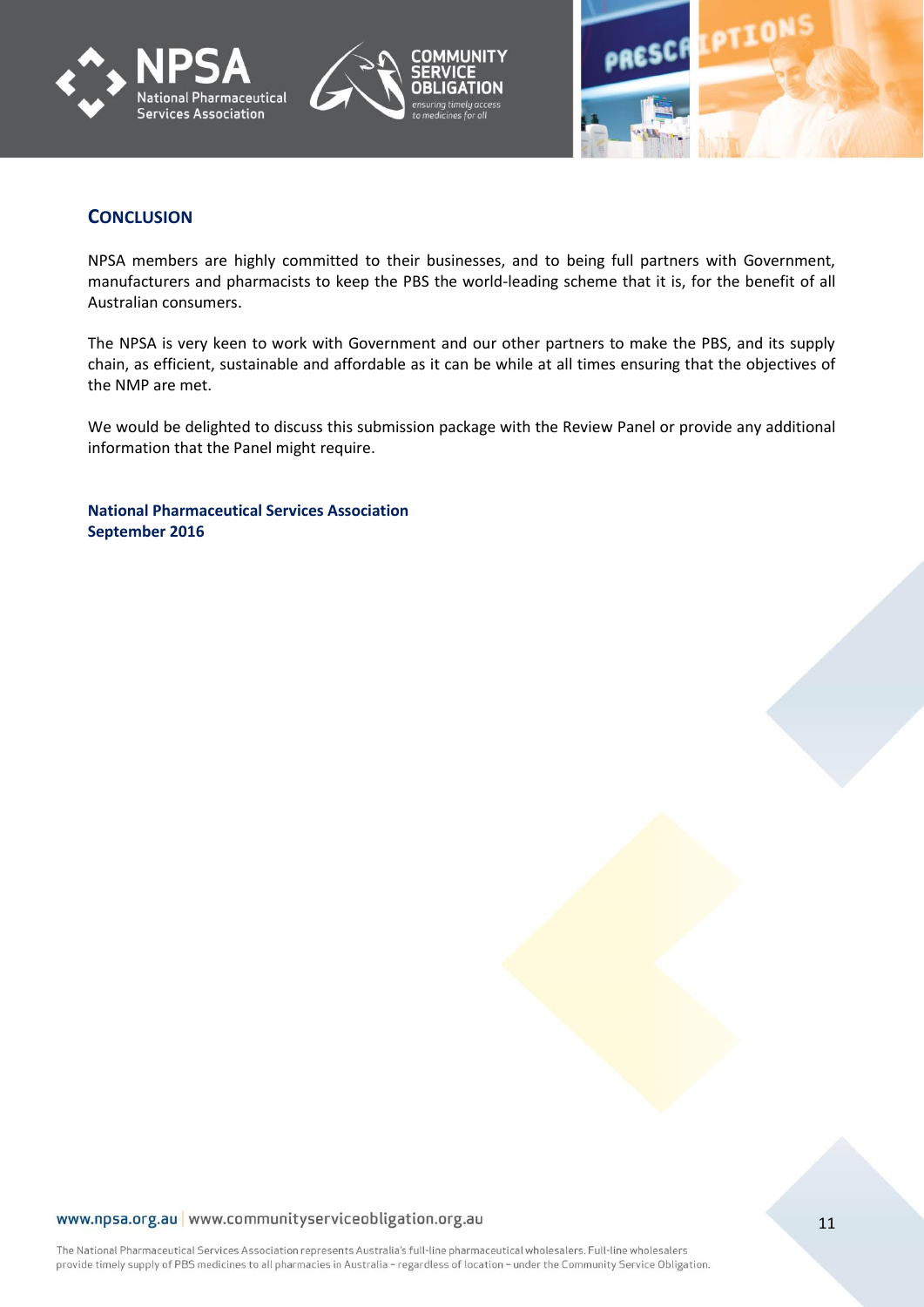





## **APPENDIX 1**

## **THE ECONOMICS OF THE COMMUNITY SERVICE OBLIGATION**

#### **Introduction**

-

In a truly free market, the CSO would not be necessary. Competition between wholesalers and distributors alone would be sufficient to drive timely and affordable access to all PNS items anywhere in Australia.

The problem however, is that pharmaceutical wholesaling is not a distortion-free market. Instead, it is severely affected by a range of factors distorting the operating environment so much that pure price, service and quality-driven competition is impossible, and the full range of PBS items cannot be delivered in a timely and affordable manner without significant external intervention in the market.

Market failures preventing a pure competitive market in this sector, and justifying interventions like the CSO to overcome distortions, include:

- The PBS is the gateway to Australians' access to prescription medicines and being controlled by Government through its subsidy, effectively sets Government up as a monopsony purchaser and price-setter of PBS-listed pharmaceuticals and distribution services<sup>1</sup>.
- Government effectively determines the overall terms of that monopsony in conjunction with the Pharmacy Guild of Australia via the Australian Community Pharmacy Agreements, not by the providers of wholesale service and distribution networks.
- There are strong elements of market failure based on other externality factors including wider public policy, politics and regulation, not simply those expressed through the four pillars of the National Medicines Policy and PBS rules.
- The realities of Australia's geography, distances and population distribution, which makes delivering medicines to regional, rural and remote pharmacies uneconomic for most medicines if wholesaler mark-up is the only source of wholesaler PBS-derived revenue; and
- Cherry picking by non full-line distributors and self-distributing pharmaceutical manufacturers undermines the already marginal viability of the broader market.

When these factors are rolled together, it means that the obstacles to satisfying the high expectations of the National Medicines Policy are impossible to meet in conventional market terms.

 $1$  This includes the medicines dispensed that do not attract a direct subsidy payment because their total dispensed cost is within the General or Concessional co-payments. Government still makes the rules for all listed PBS medicines.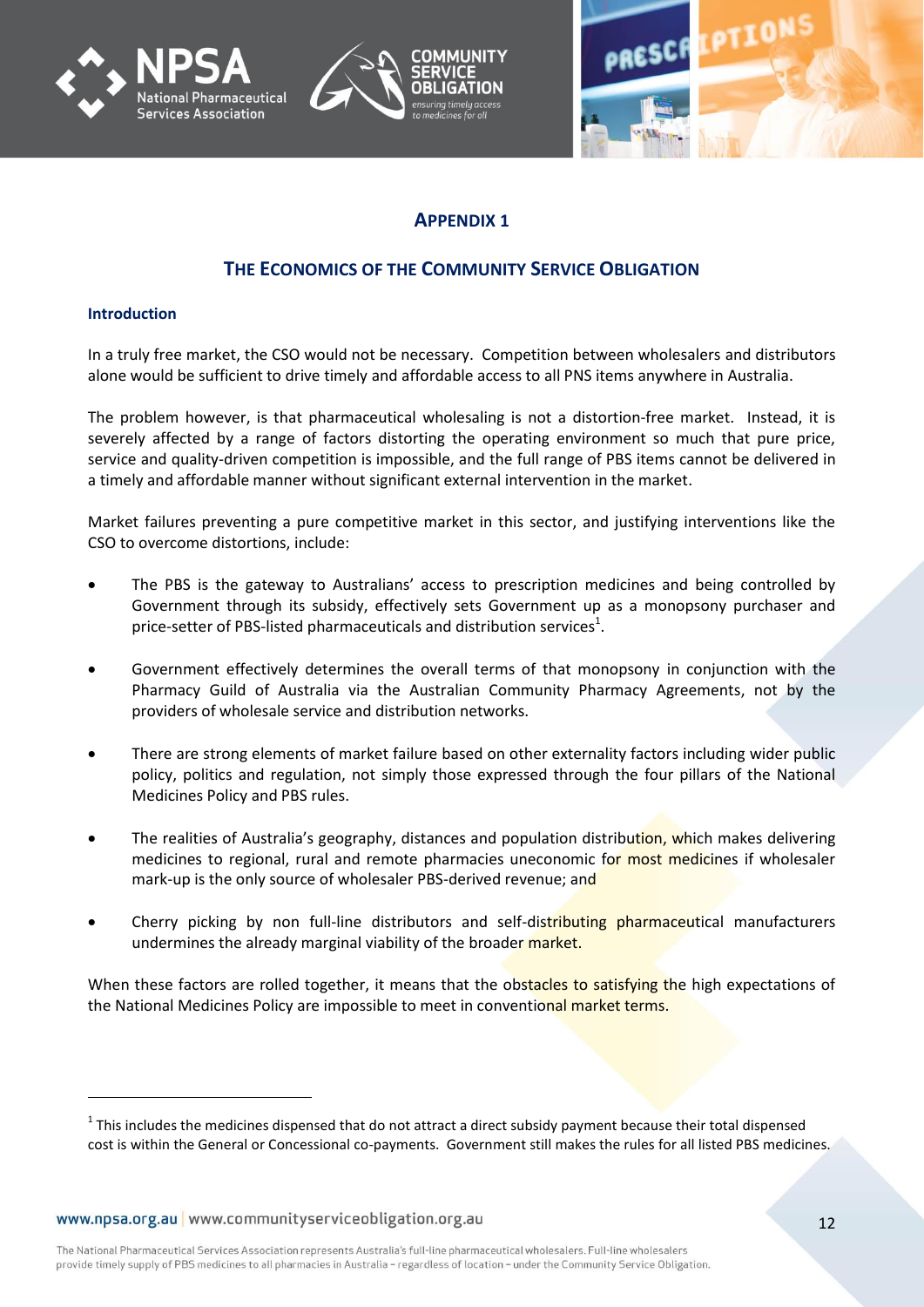





A volume-based subsidy through the CSO keeps full-line wholesalers "in the game" by making the storing and delivering low-volume and high-delivery cost medicines, and the infrastructure, labour and operating costs needed to meet National Medicines Policy expectations, commercially-sustainable.

#### **PBS monopsony**

The PBS overwhelmingly is the vehicle by which Australians get access to prescription medicines. PBS subsidies and related payments underwrite the entire pharmaceutical supply chain, from manufacture to patient. In 2015-16, Budget estimates for PBS outlays – the Commonwealth's subsidy – were just on \$10 billion<sup>2</sup>. While this is a large amount of money, it is actually declining in real terms and as a percentage of GDP. The published figures underestimate the decline, as they do not take into account over \$1 billion of rebates paid to Government by pharmaceutical manufacturers that are not separately identified and taken into account elsewhere in the Budget.

That subsidy outlay is in addition to patient co-payments for medicines priced above the general and concessional thresholds (or paid in full because the relevant patient and family safety nets have been reached), and full payment by patients for those medicines priced below the thresholds.

The absolute predominance of the PBS, the whole supply chain's dependence on its subsidies, and the centrality of PBS listing to the public's access to around 6,200 medicines, effectively make Government the overwhelming monopsony purchaser of pharmaceuticals and pharmaceutical services. It determines the policy that sets the terms of the PBS's overall policy underpinnings and it determines and operates pharmaceutical listing and price setting.

Government's PBS monopsony is just as much a factor of market failure as any provider monopoly. Because of the nature of the subsidy, and how it overwhelmingly dominates the medicines market, its pervasiveness arguably is far greater than most monopolies.

In effect, Government is the principal buyer at all points of the supply chain. Private prescriptions, while important as a revenue stream, are too limited and specialised a market to justify the needed investment in the supply chain.

Above all, Government's budgetary and political priorities in constantly seeking to reduce the rate of real growth in PBS outlays, imposes severe and unavoidable financial and commercial pressures on all parties in the Australian pharmaceutical industry. In our experience, many policy and decision-makers have limited understanding of the commercial realities of running a pharmaceutical wholesaling business, which is understandable given their focus is on the PBS and making it work as efficiently as possible for taxpayers.

The normal scheme of things in a free and open market, where suppliers of goods and services determine availability and price based on the cost of providing the good or service; the demand for them; and the ability to derive a reasonable profit and return in investment, simply do not apply in a pharmaceutical supply and distribution chain effectively governed by the PBS and its policy and regulatory frameworks. This is surely a market failure in economic terms.

-

<sup>&</sup>lt;sup>2</sup>2015-16 Health Portfolio Budget Statements, Outcome 2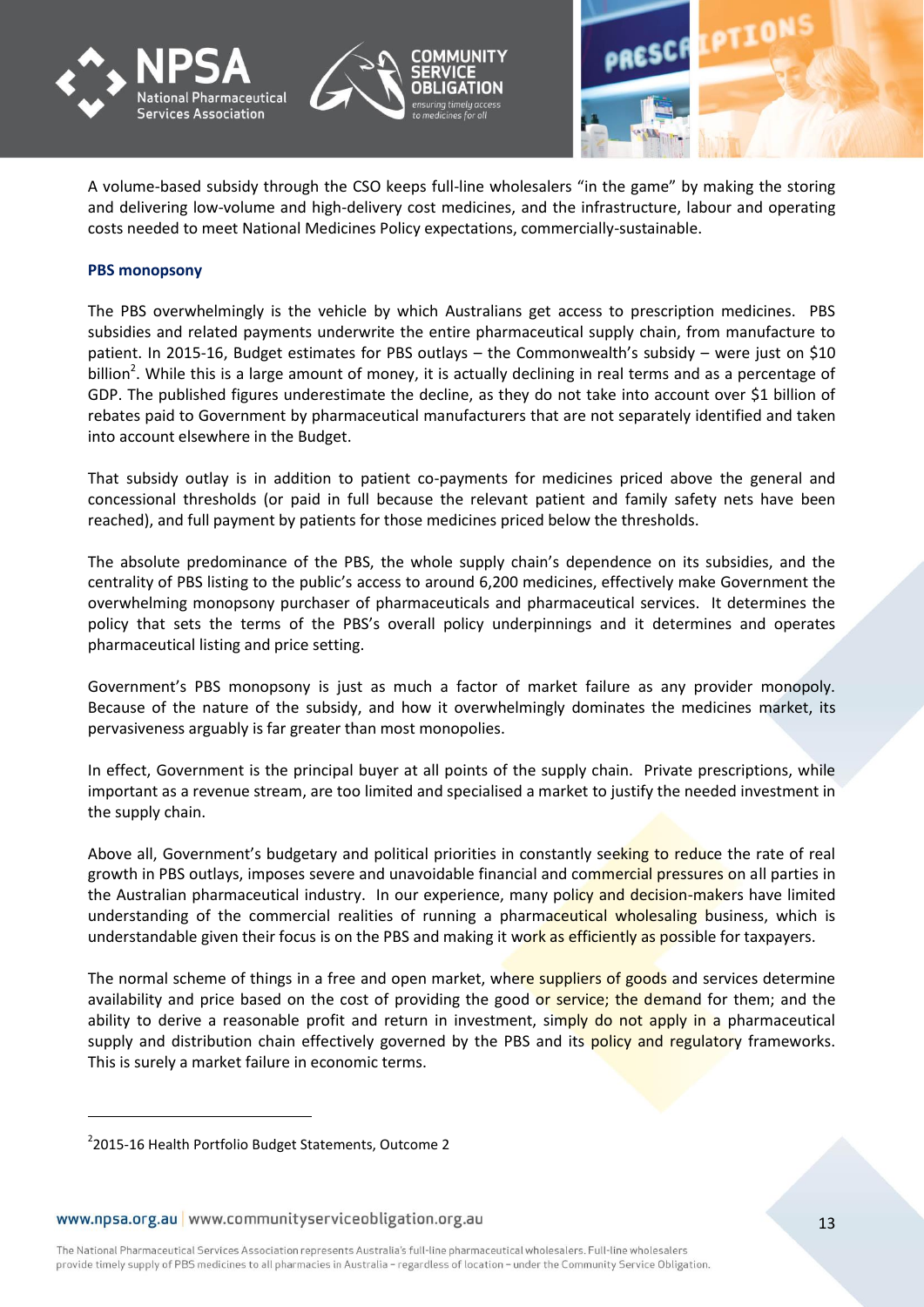

Even when the price of medicines does not invoke any actual Government subsidy – that is, when the price of the medicine to consumers is below the general or concessional co-payment thresholds, the PBS's regulatory reach still gives Government the final word over the terms and conditions of pharmaceutical supply, distribution and dispensing. It is indeed a highly regulated environment.

Its monopsony is embodied in the Commonwealth's leadership and financial dominance over the National Medicines Policy and its four key pillars, namely:

- Timely access to the medicines Australians need, at a cost individuals and the community can afford;
- Medicines meeting appropriate standards of quality, safety and efficacy;
- Quality use of medicines; and
- Maintaining a responsible and viable medicines industry.

These national policy pillars are also reflected in the CSO Deeds that full-line wholesalers accept.

These four pillars, in the context of Australian geography and population distribution are, however, major contributors to market failure in the pharmaceutical wholesale and distribution sector. Complying with them carries costs that would not apply in a pure market, all things being equal.

#### www.npsa.org.au | www.communityserviceobligation.org.au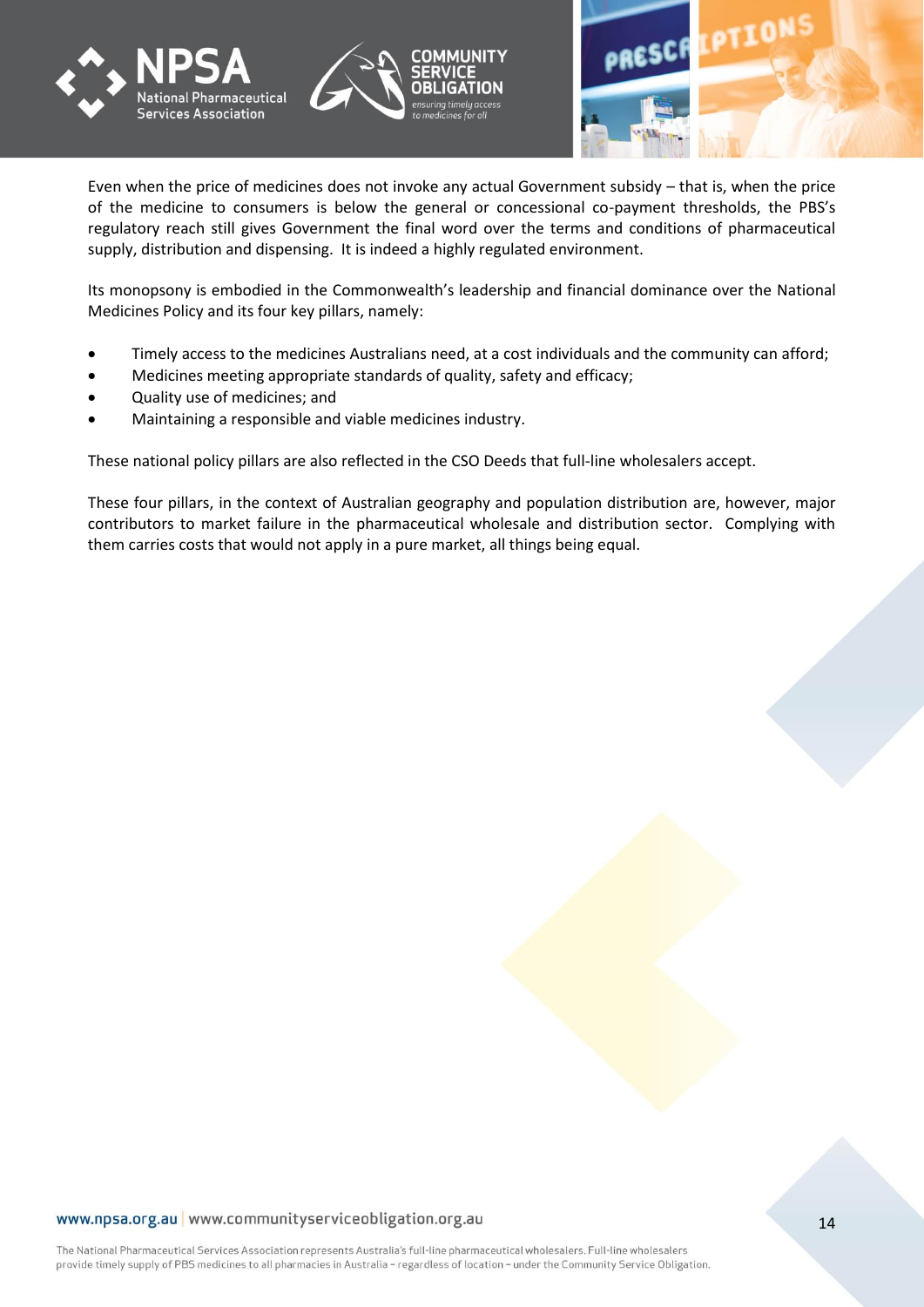





## **ANSWERS TO SOME OF THE QUESTIONS RAISED BY THE REVIEW PANEL - NOT OTHERWISE COVERED BY THE L.E.K. REPORT**

**Question 4 - Should Government funding take into account the business model of the pharmacy when determining remuneration, recognising that some businesses receive significant revenue from retail activities?**

The NPSA does not believe the business model of any one pharmacy or pharmacy operator should be taken into account in determining remuneration.

There is no one pharmacy model that suits each community or indeed, every pharmacist. This is not a "one size fits all" sector.

Essentially, the PBS/CPA remuneration model applies to only one element of a pharmacy business, even though it invariably is by far the biggest component of a pharmacy's customer service and turnover.

That is not to say that pharmacy business models are, or should be, static. Indeed, over the last two decades they have evolved as retail pharmacy has responded to commercial and regulatory changes, especially the regular and successive changes to regulations, by Government, as it seeks to rein in cost growth in relation to administering the PBS.

Each pharmacy, regardless of scale, location, customer desires or branding, has fixed and variable costs that continue to change and grow as a percentage of PBS-derived revenue. Pharmacies need to remain profitable to provide the sorts of customer-centred advice as well as dispensing that are expected by Government as payer. As PBS/CPA dispensing revenue rules are tightened, pharmacies as businesses, and partners including wholesalers and banner groups, have been adapting to change in terms of maximising efficiency and profitability.

To factor in non-core aspects of pharmacy business models inadvertently would punish drives to increase business efficiency and profitability in a way that could compromise pharmacies' core dispensing business. In our view, it is better to let different pharmacy business models flourish that maximises affordable access to PBS medicines generally, but particularly in regional and other localities where sustaining a profitable pharmacy business is more difficult than in well-served metropolitan markets.

As a final comment, should Government wish to restrict community pharmacy to a dispensary style operation with pharmacy only medicines, then significant additional funding would be required.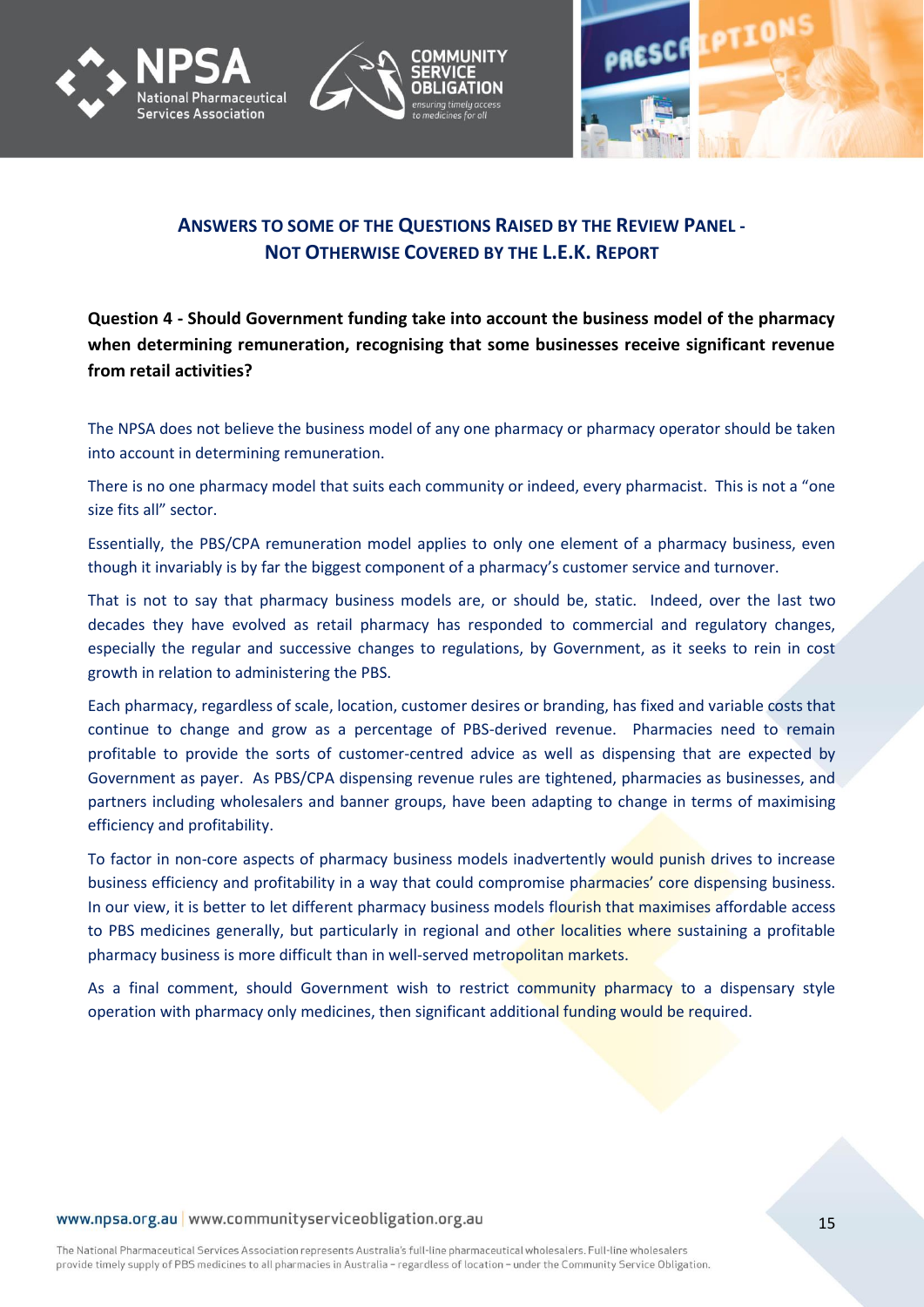



## **Question 7 - Should the CPA be limited to dispensing and professional programs provided by community pharmacy only? If so, how can contestability and effectiveness be ensured in professional programs? If no, why not?**

It is a Community Pharmacy Agreement and, as such, it should remain exclusively about the dispensing of PBS medicines and the provision of localised pharmacy- and pharmacist- delivered, and patient-focused, services.

In relation to effectiveness, we note that it is a prerequisite of the 6CPA programs that they are first evaluated for cost-effectiveness by an independent assessment process before being approved for inclusion and funding. We also support ongoing monitoring and re-evaluation of CPA programs and services in the best interests of taxpayers and PBS consumers.

A benefit of the present arrangement is that programs have consistent execution. Multiple contested providers would pose a risk to this consistency, a risk that would require mitigation.

**Question 8 - Is it appropriate that the Government continues to negotiate formal remuneration agreements with the Guild on behalf of, or to the exclusion of, other parties involved in the production, distribution and dispensing of medicines? If so, why? If not, why not, and which other parties should be involved? Is there currently an appropriate partnership with these other parties, including consumers**?

The NPSA view is that, as an exclusive bipartite agreement between the Government and the Guild, the CPA does not reflect that key deliverables under the CPA, including medicines wholesaling and distribution, is provided by third parties such as NPSA members. Those parties are materially affected by the CPA, and are accountable under it for delivery of their key responsibilities, but have no direct voice in decisions affecting their viability and future.

While Government 'contracts' with community pharmacy to dispense PBS prescriptions in support of the National Medicines Policy, the Guild cannot be expected to speak on behalf of, or be accountable to Government for the performance of, these third parties. That is not to say, however, that the Guild should not remain the most important party in any post-6CPA Agreement, as PBS dispensing remuneration always will be the key deliverable of the CPA.

**Question 10 - Is the current system of dispensing of medicines in Australia that focuses predominantly on community pharmacies operating as small businesses, the best way to achieve the objectives of the NMP? Should there be alternative approaches for the dispensing of PBS medicines beyond a community pharmacy, such as through hospitals or different pharmacy arrangements? If so, what could these alternative approaches look like?**

The NMP aims to provide better health outcomes through the accessibility, affordability and wise use of affordable medicines.

In our view, the current distribution of community pharmacies across Australia, being more accessible than banks, supermarkets and medical centres, underpins the NMP and as such, should not be subjected to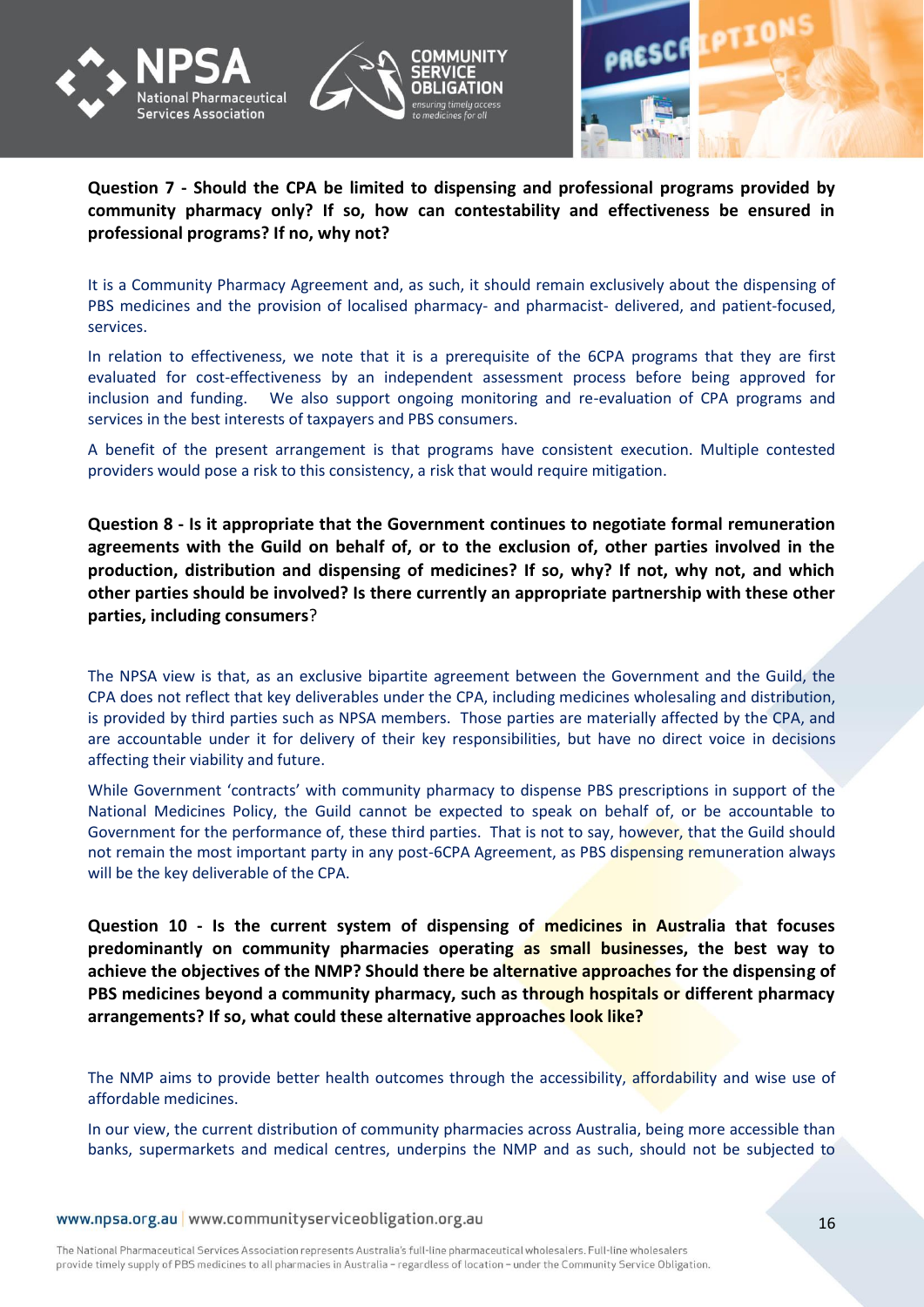





change. On the whole, it works well. Pharmacy location is driven by population, demographics and competition. Pharmacy locations have evolved over time to match community demand for services. We do not advocate more locations, as this would undermine viability.

The fact that community pharmacy has developed primarily as small business is due to the fact that there is no commercial model to support pure PBS dispensing in a retail setting. While regulation affecting the operations of community pharmacy may change community pharmacy as the basis PBS delivery unit has no need to do so. In effect, it is important that regulation keeps pace with innovation in the community pharmacy sector.

Market dynamics already play a big part in differentiating different community pharmacy models and promoting innovation (big box discounter, high street and professional service orientated, medical centre co-located etc.). Further expansion of the Government-remunerated role of pharmacy services in or around the CPA (vaccinations, adherence, minor ailment schemes, primary care etc.) will provide incentive for further differentiation.

**Question 26 - Should there be limitations on some of the retail products that community pharmacies are allowed to sell? For instance, is it confusing for patients if non-evidence based therapies are sold alongside sold prescription medicines?**

There are already a number of products that are not allowed to be sold in community pharmacies including tobacco/cigarettes, alcoholic beverages, and food (including coffee) prepared on the premises. These would seem self-evident. Beyond this, we are of the view that the issue is highly problematic.

With respect to complementary medicines, we note that these are lawful retail products listed as approved for sale by the Therapeutic Goods Administration.

The chief consideration for these products is that they are safe for human consumption, irrespective of therapeutic or other efficacy claims made for them. Nevertheless, while the evidence required for listing on the therapeutic register is not as great as that required for TGA product registration, many of these products are therapeutically active and can often interact with other medicines (whether prescription, over the counter or complementary). As such, they are most appropriately sold under the supervision of a pharmacist.

We also note that in addition to therapeutic goods regulations, products sold in pharmacies re also subject to Commonwealth and State/Territory competition, consumer and sale of goods laws. That means that pharmacies, like any other retail businesses, must not make claims to the properties, safety and efficacy of medicines, complementary medicines or any other sold item that are not factual and evidence-backed.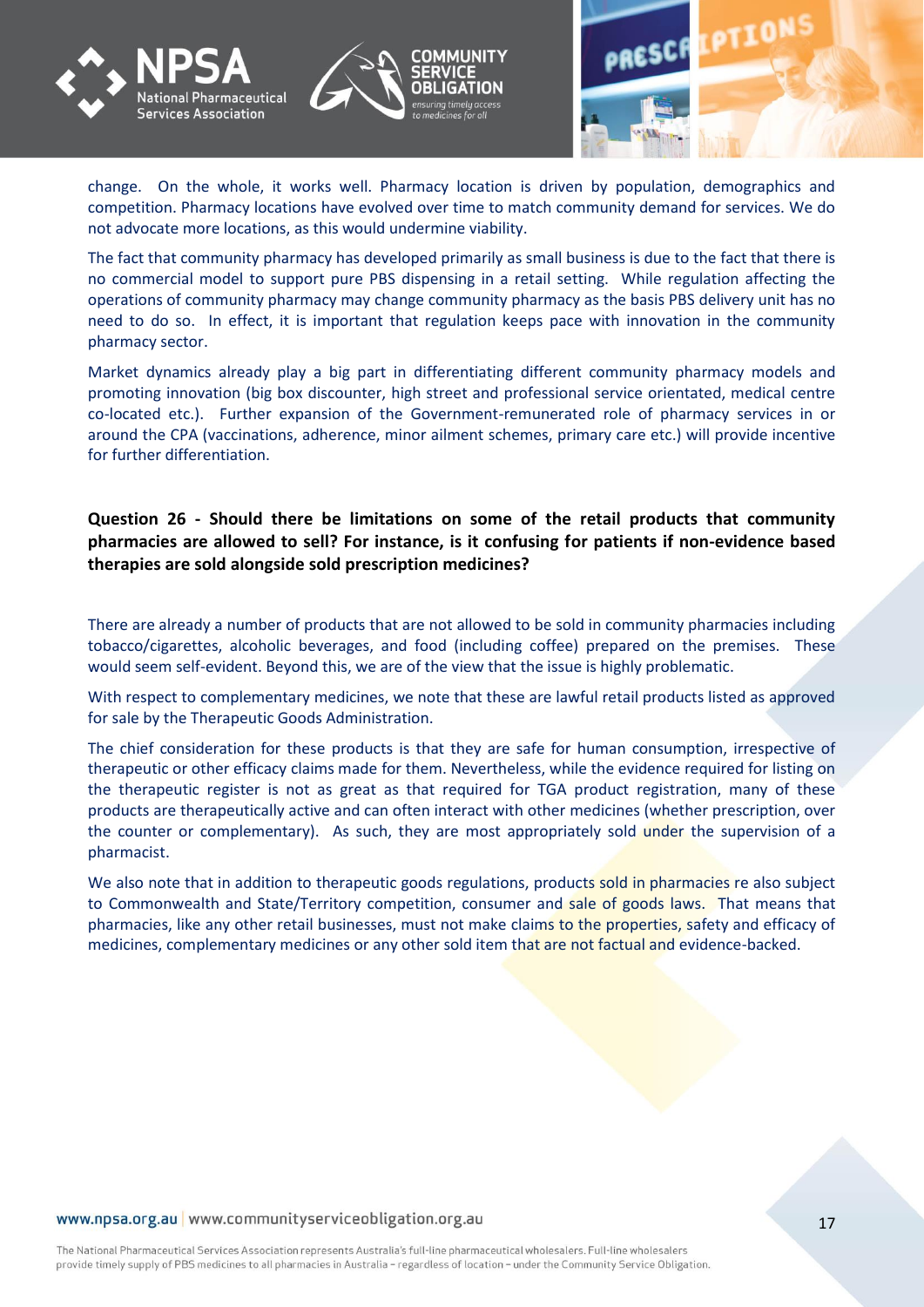



## **Question 28 - More generally, is there a need for new business models in pharmacy? If so, what would such a business model look like and how would it lead to better health outcomes?**

As previously mentioned in relation to Question 4, the market will determine what business models survive or perish. More to the point, regulation should not future-proof the system from new innovative and disruptive ways of delivering professional services – both dispensing and wider service – as part of community pharmacy-based practice.

Health hubs are an example of this. Pharmacies that offer a range of health services via other health professionals is a model that has been trialled, but to date has not been viable. Models will evolve over time that demonstrate valuable consumer and patient outcomes, but in the end, it is the market that will determine where and when this occurs.

## **Question 40 - What pharmacy services should be fully or partially Government funded and what is left to market or jurisdiction demands?**

Public subsidy of pharmacy services always should be on the basis of safety, efficacy and evidence.

Therefore, all pharmacy services that have been independently evaluated for cost- effectiveness and can lead to better health outcomes for patients should be considered for Government subsidy in respect of eligible patients, less a reasonable co-payment (in terms of the patient's means and capacity to pay) to send an appropriate price signal and manage demand.

Examples of such services include, but are not limited to:

- Medication packing services (sachets or 7x4 blister packs), medication adherence interventions and other clinical inventions
- Risk screening and assessment services (for example blood pressure monitoring, inhaler technique etc.)
- Vaccination services; and
- Minor ailment services.

Many of these services would not be expensive to fund yet free up valuable cost, staff and time resources in otherwise high-demand settings such as GP surgeries and public hospitals.

Funding could be provided by either allocating approved pharmacists an MBS provider number (with access to agreed item numbers at appropriate funding similar to nurse practitioners) or via the current claiming method.

## **Questions 42 – 53 - Ownership and location rules**

The NPSA notes that while pharmacy location rules are in the scope of this Review, community pharmacy ownership is a State and Territory Government responsibility.

Nevertheless, NPSA generally supports both the current ownership and location rules as having served the Australian community's best interests well. There is much competition and innovation in Australia's pharmacy industry and these rules have not held the industry back.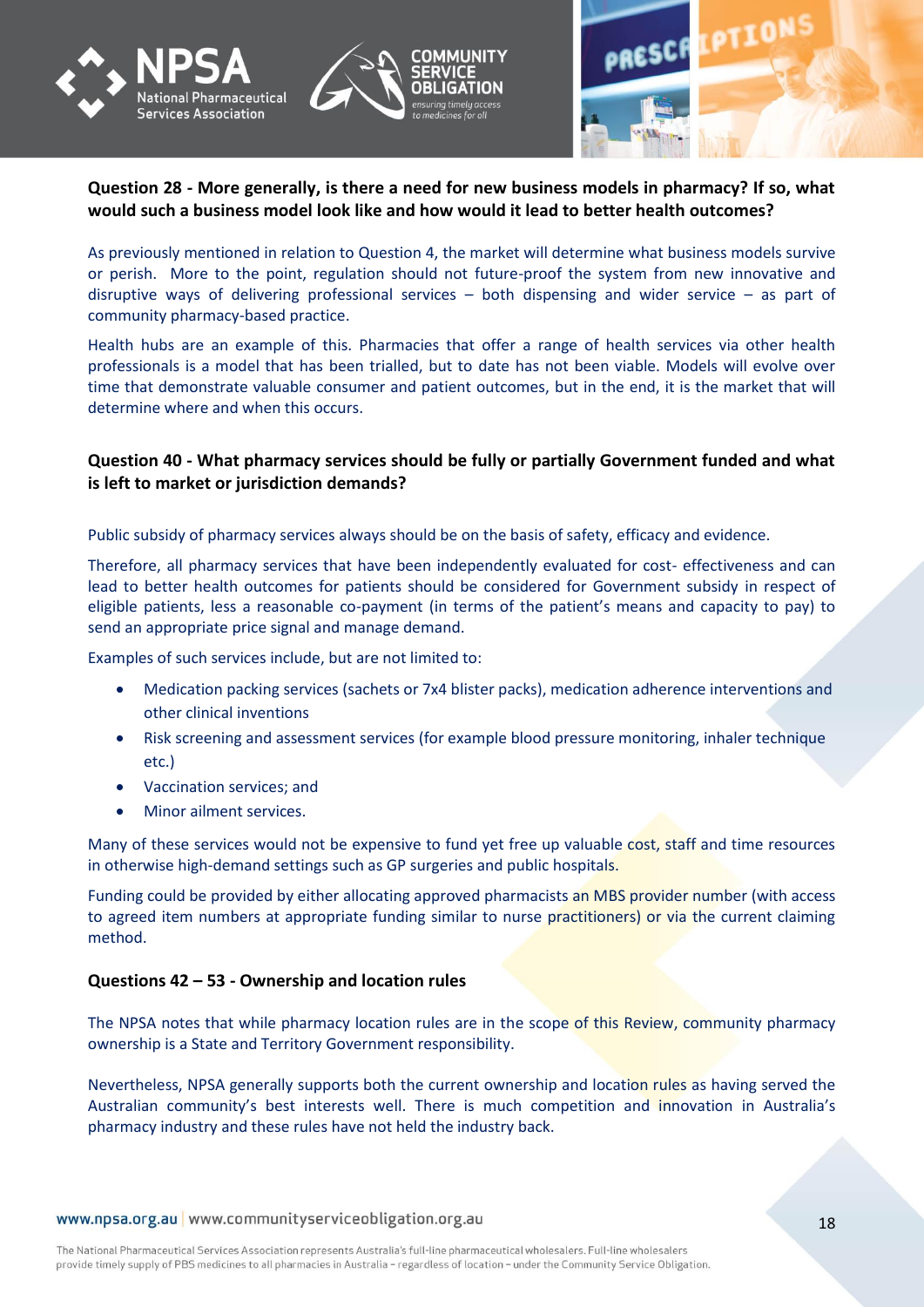





We believe that it is open to serious question as to whether or not a totally different model of pharmacy (whereby pharmacists were simply employees of a larger corporate structure) would provide the same level of service and professionalism to the community, as does the current model.

We see no reason that the rules should be changed substantially and indeed, we see substantial risk in doing so.

**Question 49 - It has been suggested to the Review that pharmacies should be allowed to enter new locations subject to payment of an appropriate fee to Government to prevent excessive entry to the pharmacy market. Any pharmacy then having been competitively impacted by a new entrant, or who would prefer to exit the market, would be able to receive compensation**  for surrender of its own approval number. Would such an approach by desirable or undesirable?

The existing pharmacy location rules serve both the community and Government well. While the above suggestion might benefit certain operators, it is difficult to see how it would benefit the sector or consumers generally.

In the NPSA's view, there is no reason for change, other than to address unintended consequences of the current rules where they arise.

The existing distribution of community pharmacies is better than that of supermarkets, banks and medical centres. New licences are catered for by the shopping centre; medical centre and greenfield site rules.

That said, if any substantial changes were introduced to location rules, then fair compensation for disadvantaged entities and individuals would need to be considered as part of a transition.

We would like to make two final points.

- 1. Pharmacy licenses are an asset that can be sold or traded. As such, new entrants already have a mechanism for market entry.
- 2. As the mechanism is proposed in the question, it is our view that an unintended consequence of its introduction would be substantial predatory behaviour by certain entrants.

**Question 53 - Recognising that restrictions on co-location of pharmacies and supermarkets exist under state and territory legislation, would the removal of this restriction from the pharmacy location rules be desirable or undesirable?**

NPSA is opposed to supermarket chains owning pharmacies.

Community Pharmacy locations have evolved over the years, driven by patient and consumer demand and are well distributed. There is no blanket or overarching benefit to colocation with grocery.

There is already a far better distribution of community pharmacies than supermarkets, with many of these pharmacies already located next door or in very close proximity to supermarkets.